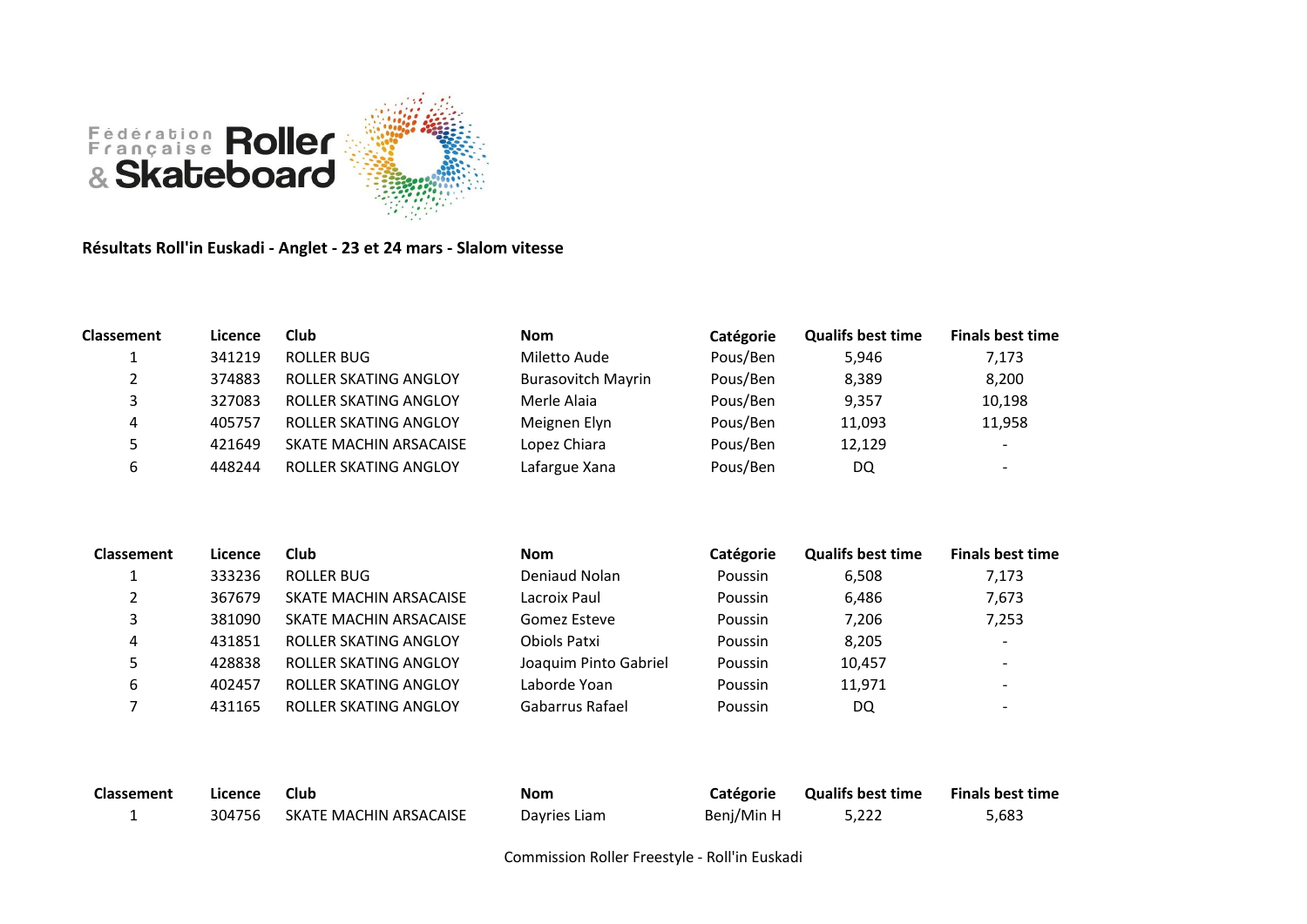| 2              | 218538 | <b>ROLLER BUG</b>      | Metayer Antoine          | Benj/Min H | 5,143 | 5,644 |
|----------------|--------|------------------------|--------------------------|------------|-------|-------|
| 3              | 284636 | SKATE MACHIN ARSACAISE | <b>Bouquet Noah</b>      | Benj/Min H | 4,814 | 5,350 |
| $\overline{4}$ | 306322 | ROLLER SKATING ANGLOY  | Machicote Damien         | Benj/Min H | 5,479 | 5,690 |
| 5              | 300924 | SKATE MACHIN ARSACAISE | <b>Morboeuf Mathys</b>   | Benj/Min H | 5,202 | 6,060 |
| 6              | 330224 | <b>ROLLER BUG</b>      | <b>Coupeaud Maxime</b>   | Benj/Min H | 5,246 | 6,064 |
| 7              | 320829 | ROLLER BUG             | Coupeaud Julien          | Benj/Min H | 5,571 | 6,530 |
| 8              | 345604 | <b>ROLLER BUG</b>      | <b>Ponchart Antoine</b>  | Benj/Min H | 6,027 | 6,700 |
| 9              | 292019 | ROLLER SKATING ANGLOY  | Dubosc Romeo             | Benj/Min H | 6,103 |       |
| 10             | 379662 | <b>ROLLER BUG</b>      | Gouineaud Loury Arthur   | Benj/Min H | 6,525 |       |
| 11             | 344356 | ROLLER SKATING ANGLOY  | <b>Macquart Valentin</b> | Benj/Min H | 6,807 |       |

| <b>Classement</b> | Licence | Club                   | <b>Nom</b>          | Catégorie | <b>Qualifs best time</b> | <b>Finals best time</b>  |
|-------------------|---------|------------------------|---------------------|-----------|--------------------------|--------------------------|
|                   | 208741  | SKATE MACHIN ARSACAISE | <b>Bouquet Alix</b> | CJS F     | 5,301                    | 5,708                    |
| 2                 | 269764  | SKATE MACHIN ARSACAISE | Castanheira Aude    | CJS F     | 5,488                    | 6,158                    |
| 3                 | 275772  | ROLLER BUG             | <b>Ruet Camille</b> | CJS F     | 5,825                    | 6,327                    |
| 4                 | 341221  | ROLLER BUG             | Darrigrand Lea      | CJS F     | 5,480                    | 6,285                    |
| 5                 | 181528  | <b>ROLLER BUG</b>      | Loutrein Oceane     | CJS F     | 5,516                    | 6,354                    |
| 6                 | 271872  | SKATE MACHIN ARSACAISE | Lopes Christina     | CJS F     | 5.874                    | 6,492                    |
|                   | 333238  | SKATE MACHIN ARSACAISE | Lassaux Justine     | CJS F     | 5,894                    | 7,455                    |
| 8                 | 361501  | ROLLER BUG             | Labat Celya         | CJS F     | 6,394                    | 6.199                    |
| 9                 | 355956  | SKATE MACHIN ARSACAISE | Sauget Maxence      | CJS F     | 6,675                    | $\overline{\phantom{a}}$ |

| <b>Classement</b> | Licence | Club                   | <b>Nom</b>     | <b>Catégorie</b> | <b>Qualifs best time</b> | <b>Finals best time</b>  |
|-------------------|---------|------------------------|----------------|------------------|--------------------------|--------------------------|
|                   | 72794   | ROLLER BUG             | Fort Jimmy     | CJS H            | 4.434                    | 4,977                    |
|                   | 284475  | SKATE MACHIN ARSACAISE | Dayries Ethan  | CJS H            | 4,670                    | 5,198                    |
|                   | 385607  | ROLLER BUG             | Leleu Eliott   | CJS H            | 4.778                    | 5,599                    |
| 4                 | 220624  | ROLLER BUG             | Charvet Julien | CJS H            | 5,258                    | 6,068                    |
|                   | 207517  | ROLLER BUG             | Charvet Louis  | CJS H            | 5,384                    | $\overline{\phantom{a}}$ |
| 6                 | 354719  | ROLLER BUG             | Sarrade Maxime | CJS H            | 5.408                    | $\overline{\phantom{0}}$ |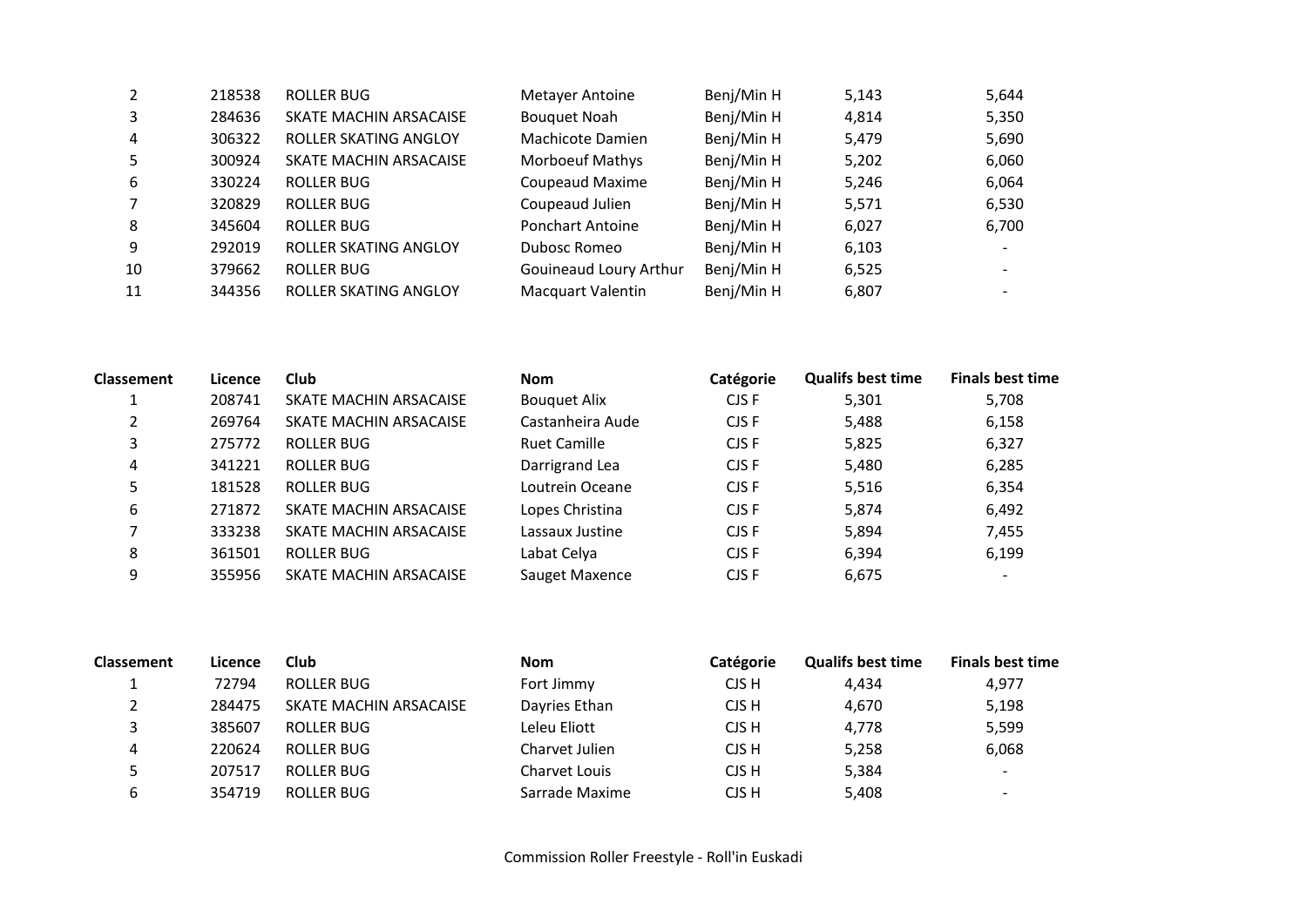

**Résultats Roll'in Euskadi - Anglet - 23 et 24 mars - Hauteur pure**

| Classement | Licence | <b>Club</b>                  | <b>Nom</b>            | Catégorie | <b>Meilleur saut</b> |
|------------|---------|------------------------------|-----------------------|-----------|----------------------|
|            | 381090  | SKATE MACHIN ARSACAISE       | Gomez Esteve          | Poussin/e | 80                   |
| 2          | 341219  | ROLLER BUG                   | Miletto Aude          | Poussin/e | 75                   |
| 3          | 333236  | ROLLER BUG                   | Deniaud Nolan         | Poussin/e | 75                   |
| 4          | 431851  | ROLLER SKATING ANGLOY        | Obiols Patxi          | Poussin/e | 75                   |
| 5          | 367679  | SKATE MACHIN ARSACAISE       | Lacroix Paul          | Poussin/e | 70                   |
| 6          | 421649  | SKATE MACHIN ARSACAISE       | Lopez Chiara          | Poussin/e | 65                   |
|            | 431165  | <b>ROLLER SKATING ANGLOY</b> | Gabarrus Rafael       | Poussin/e | 60                   |
|            | 405757  | <b>ROLLER SKATING ANGLOY</b> | Meignen Elyn          | Poussin/e | 60                   |
| 9          | 402457  | <b>ROLLER SKATING ANGLOY</b> | Laborde Yoan          | Poussin/e | 50                   |
| 10         | 428838  | <b>ROLLER SKATING ANGLOY</b> | Joaquim Pinto Gabriel | Poussin/e | 40                   |

| <b>Classement</b> | Licence | Club                  | <b>Nom</b>                | Catégorie  | <b>Meilleur saut</b> |
|-------------------|---------|-----------------------|---------------------------|------------|----------------------|
|                   | 374883  | ROLLER SKATING ANGLOY | <b>Burasovitch Mayrin</b> | Benjamin/e | 98                   |
|                   | 320829  | ROLLER BUG            | Coupeaud Julien           | Benjamin/e | 95                   |
|                   | 292019  | ROLLER SKATING ANGLOY | Dubosc Romeo              | Benjamin/e | 80                   |
| 4                 | 327083  | ROLLER SKATING ANGLOY | Merle Alaia               | Benjamin/e | 75                   |

**Classement Licence Club Nom Catégorie Meilleur saut**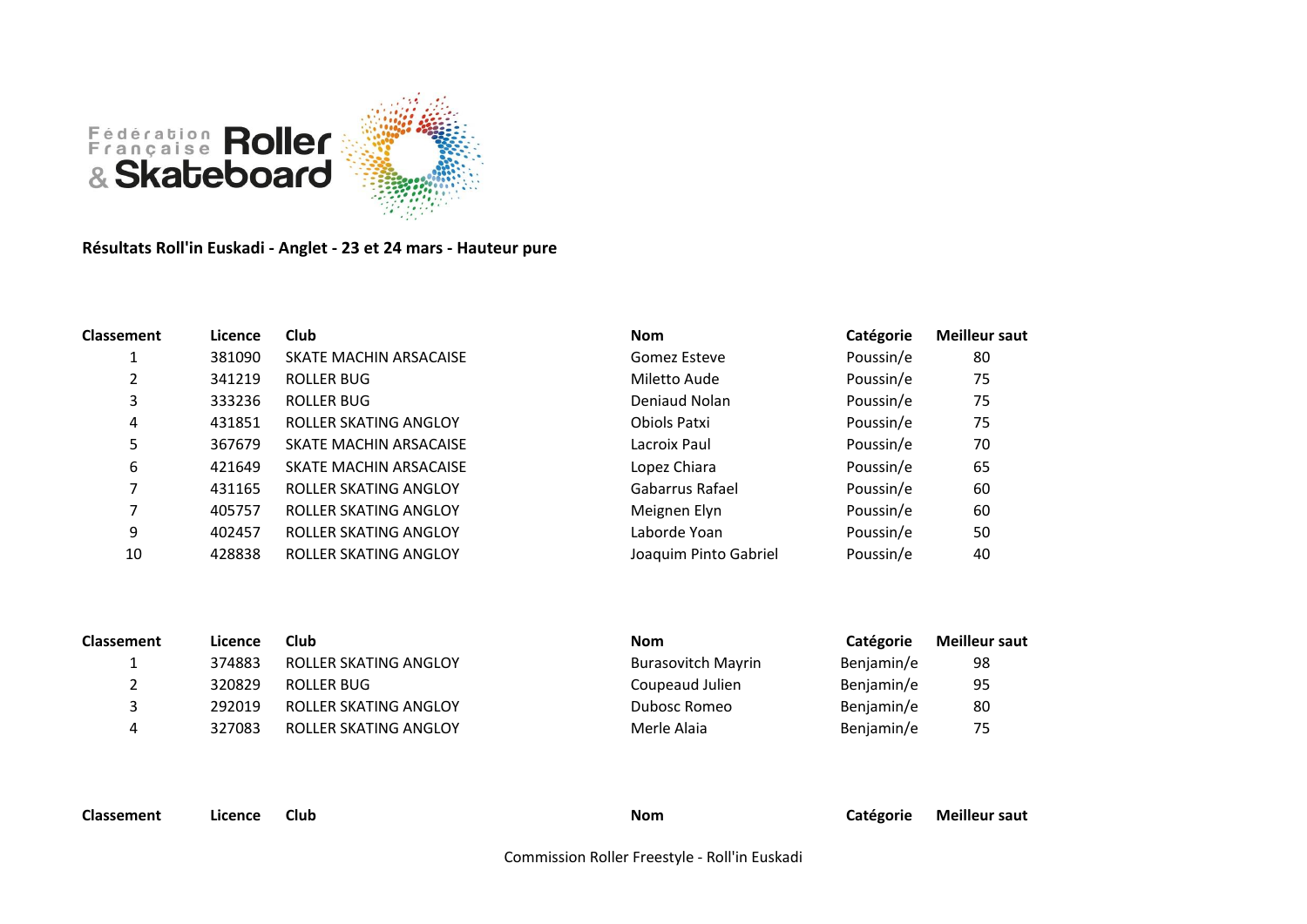|    | 330224 | ROLLER BUG             | <b>Coupeaud Maxime</b>   | M H/Cadette | 118 |
|----|--------|------------------------|--------------------------|-------------|-----|
| 2  | 218538 | ROLLER BUG             | <b>Metayer Antoine</b>   | M H/Cadette | 115 |
| 3  | 306322 | ROLLER SKATING ANGLOY  | Machicote Damien         | M H/Cadette | 105 |
| 4  | 345604 | ROLLER BUG             | <b>Ponchart Antoine</b>  | M H/Cadette | 100 |
| 5  | 304756 | SKATE MACHIN ARSACAISE | Dayries Liam             | M H/Cadette | 100 |
| 6  | 271872 | SKATE MACHIN ARSACAISE | Lopes Christina          | M H/Cadette | 100 |
|    | 355956 | SKATE MACHIN ARSACAISE | Sauget Maxence           | M H/Cadette | 90  |
| 8  | 333238 | SKATE MACHIN ARSACAISE | Lassaux Justine          | M H/Cadette | 90  |
| 9  | 300924 | SKATE MACHIN ARSACAISE | <b>Morboeuf Mathys</b>   | M H/Cadette | 90  |
| 10 | 344356 | ROLLER SKATING ANGLOY  | <b>Macquart Valentin</b> | M H/Cadette | 80  |

| <b>Classement</b> | Licence | <b>Club</b>                  | <b>Nom</b>     | Catégorie | <b>Meilleur saut</b> |
|-------------------|---------|------------------------------|----------------|-----------|----------------------|
| <b>.</b>          | 204701  | <b>SPUC PESSAC</b>           | Pletan Samuel  | CJS H     | 130                  |
| 2                 | 385607  | ROLLER BUG                   | Leleu Eliott   | CJS H     | 130                  |
| ર                 | 284475  | SKATE MACHIN ARSACAISE       | Dayries Ethan  | CJS H     | 121                  |
| 4                 | 220624  | ROLLER BUG                   | Charvet Julien | CJS H     | 120                  |
| 5                 | 267898  | <b>ROLLER SKATING ANGLOY</b> | Labordere Paul | CJS H     | 100                  |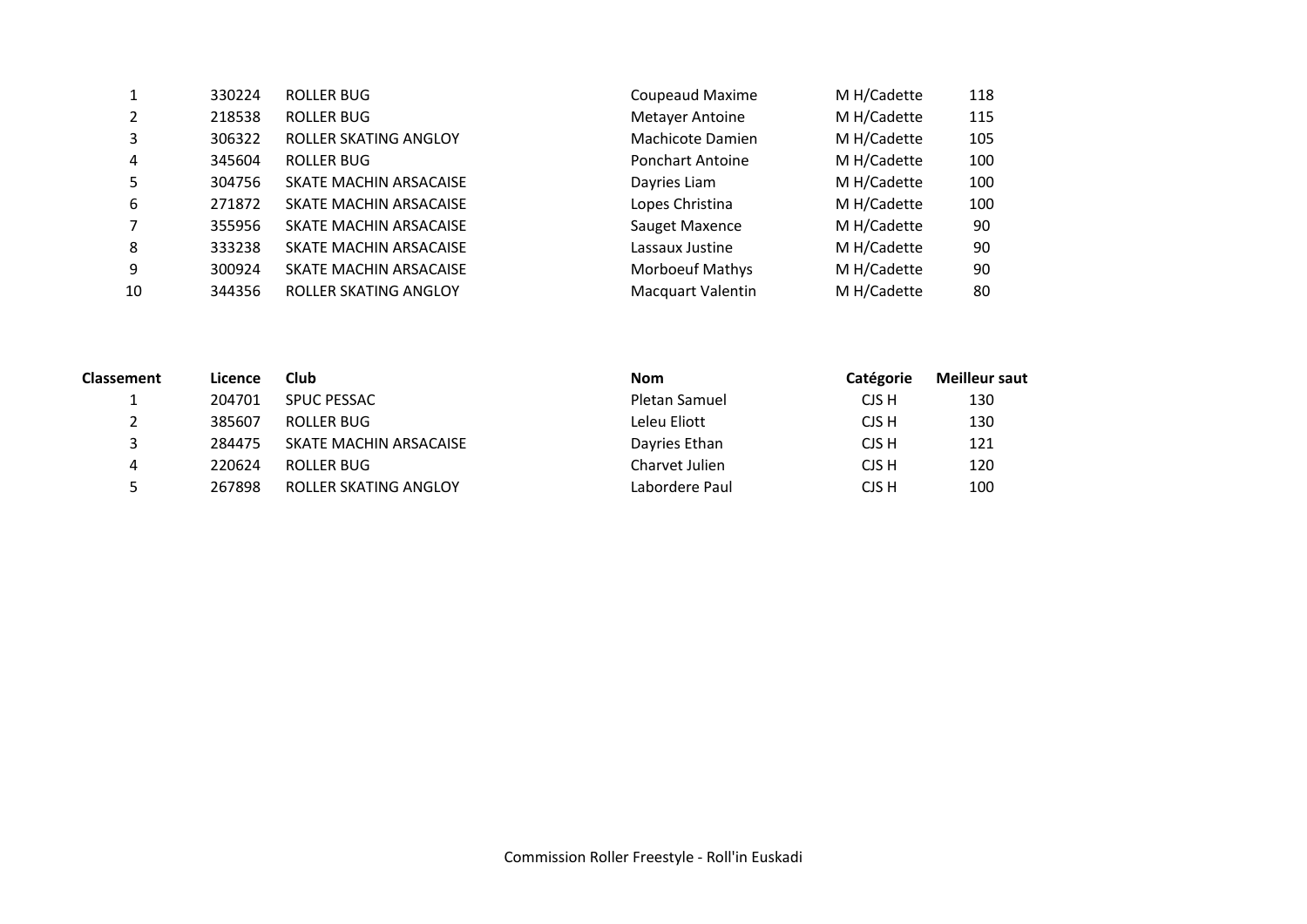

## **Résultats Roll'in Euskadi - Anglet - 23 et 24 mars - Skatecross**

| <b>Classement</b> | Licence | Club                   | <b>Nom</b>                | Catégorie     |
|-------------------|---------|------------------------|---------------------------|---------------|
| 1                 | 333236  | <b>ROLLER BUG</b>      | Deniaud Nolan             | Poussin/Ben F |
| 2                 | 431851  | ROLLER SKATING ANGLOY  | Obiols Patxi              | Poussin/Ben F |
| 3                 | 341219  | ROLLER BUG             | Miletto Aude              | Poussin/Ben F |
| 4                 | 374883  | ROLLER SKATING ANGLOY  | <b>Burasovitch Mayrin</b> | Poussin/Ben F |
| 5                 | 367679  | SKATE MACHIN ARSACAISE | Lacroix Paul              | Poussin/Ben F |
| 6                 | 381090  | SKATE MACHIN ARSACAISE | Gomez Esteve              | Poussin/Ben F |
| 7                 | 327083  | ROLLER SKATING ANGLOY  | Merle Alaia               | Poussin/Ben F |
| 8                 | 421649  | SKATE MACHIN ARSACAISE | Lopez Chiara              | Poussin/Ben F |
| 9                 | 402457  | ROLLER SKATING ANGLOY  | Laborde Yoan              | Poussin/Ben F |
| 10                | 431165  | ROLLER SKATING ANGLOY  | Gabarrus Rafael           | Poussin/Ben F |
| 11                | 448244  | ROLLER SKATING ANGLOY  | Lafargue Xana             | Poussin/Ben F |
| 12                | 405757  | ROLLER SKATING ANGLOY  | Meignen Elyn              | Poussin/Ben F |
| 13                | 428838  | ROLLER SKATING ANGLOY  | Joaquim Pinto Gabriel     | Poussin/Ben F |
|                   |         |                        |                           |               |

| <b>Nom</b>                | Catégorie     |
|---------------------------|---------------|
| Deniaud Nolan             | Poussin/Ben F |
| <b>Obiols Patxi</b>       | Poussin/Ben F |
| Miletto Aude              | Poussin/Ben F |
| <b>Burasovitch Mayrin</b> | Poussin/Ben F |
| Lacroix Paul              | Poussin/Ben F |
| <b>Gomez Esteve</b>       | Poussin/Ben F |
| Merle Alaia               | Poussin/Ben F |
| Lopez Chiara              | Poussin/Ben F |
| Laborde Yoan              | Poussin/Ben F |
| Gabarrus Rafael           | Poussin/Ben F |
| Lafargue Xana             | Poussin/Ben F |
| Meignen Elyn              | Poussin/Ben F |
| Joaquim Pinto Gabriel     | Poussin/Ben F |

| Licence | Club                   | <b>Nom</b>             | Catégorie    |
|---------|------------------------|------------------------|--------------|
| 284636  | SKATE MACHIN ARSACAISE | <b>Bouquet Noah</b>    | Ben/Minime H |
| 306322  | ROLLER SKATING ANGLOY  | Machicote Damien       | Ben/Minime H |
| 330224  | ROLLER BUG             | Coupeaud Maxime        | Ben/Minime H |
| 218538  | ROLLER BUG             | Metayer Antoine        | Ben/Minime H |
| 300924  | SKATE MACHIN ARSACAISE | <b>Morboeuf Mathys</b> | Ben/Minime H |
|         |                        |                        |              |

|              | <b>CALCEUTIC</b> |
|--------------|------------------|
| uet Noah     | Ben/Minime       |
| icote Damien | Ben/Minime       |
| eaud Maxime  | Ben/Minime       |
| yer Antoine  | Ben/Minime       |
| oeuf Mathys  | Ben/Minime       |